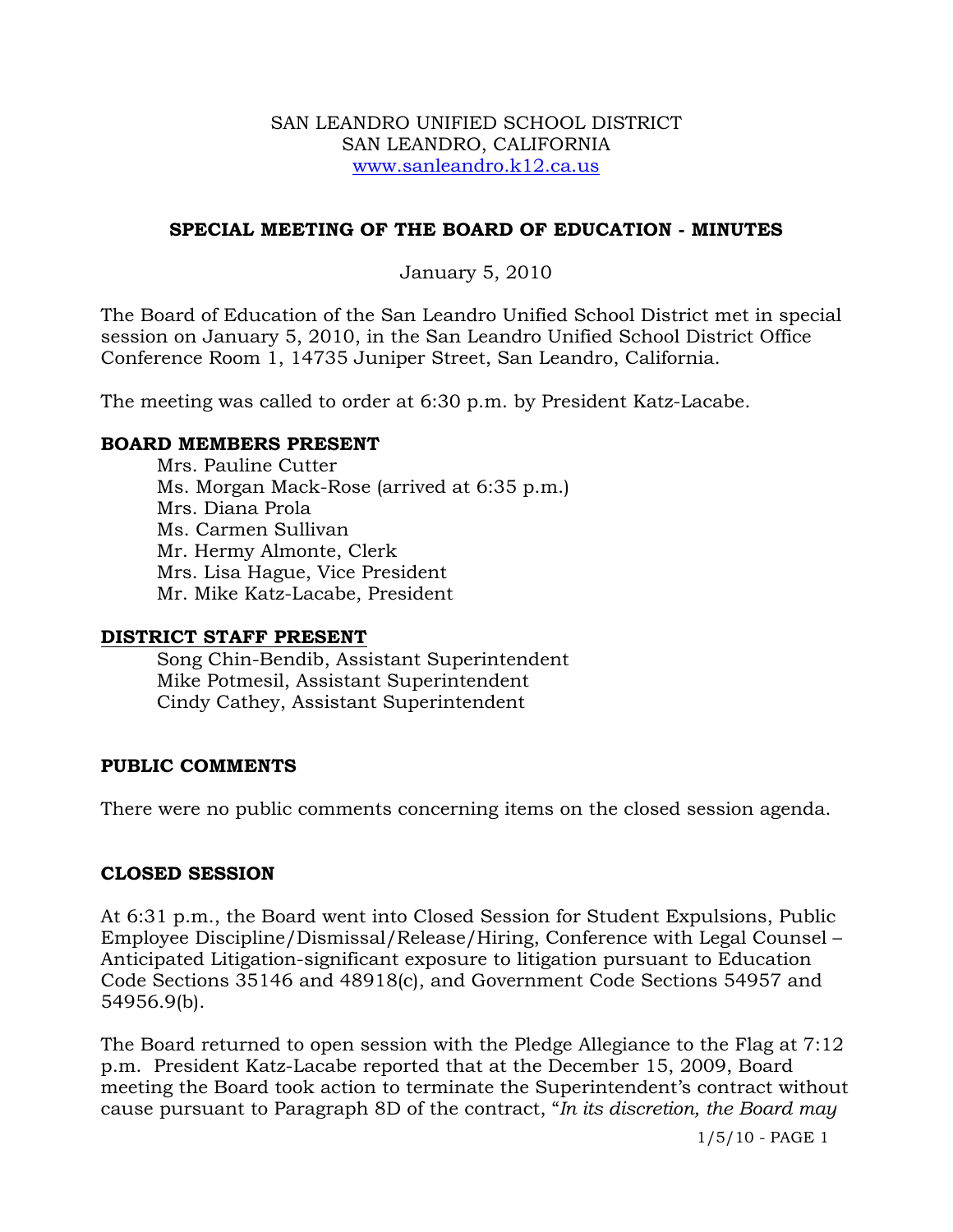*discharge the Superintendent and terminate this Agreement without cause for any reason at any time. The Board shall give the Superintendent thirty (30) days written notice of such a decision",* and action was taken by majority vote and notice was effective December 18, 2009.

### **PUBLIC TESTIMONY**

None

### **CONSENT**

Educational Services

- 3.1-C Recommendation from the Director of Student Support Services for Readmission from Expulsion for student E16-07/08
- 3.2-C Non-Public School Contracts

On a motion made by Trustee Cutter and seconded by Trustee Hague, the Board approved the consent items by a 7-0 vote.

## **CONFERENCE**

General Services

1.1-CF Resolution #10-01 Providing for The Issuance and Sale of General Obligation Bonds, Election of 2006, Series C, In the Aggregate Principal Amount of Not To Exceed \$20,000,000 (Tax Exempt)

> The Board discussed and considered adopting Resolution #10-01 Providing for The Issuance and Sale of General Obligation Bonds, Election of 2006, Series C, In the Aggregate Principal Amount of Not To Exceed \$20,000,000 (Tax Exempt).

Assistant Superintendent Song Chin-Bendib explained at the December 1, 2009, the Board adopted Resolution #09-59, which authorized the issuance and sale of the District's General Obligation Bonds, Series C, in the amount of not-to-exceed \$30,000,000, which specified that the Bonds be issued under the Education Code, which limits the maturity of the Bonds to 25 years. However, while working with Dale Scott & Co, and De La Rosa, the underwriter, it was discovered that the 25 year limitation was producing debt service on the Bonds, which, when combined with the expected debt service on the District's other upcoming bond issues, would bring the expected tax rate close to \$59.00 per \$100,000 of assessed valuation (much higher than the \$47.00 per \$100,000 of assessed valuation originally

1/5/10 - PAGE 2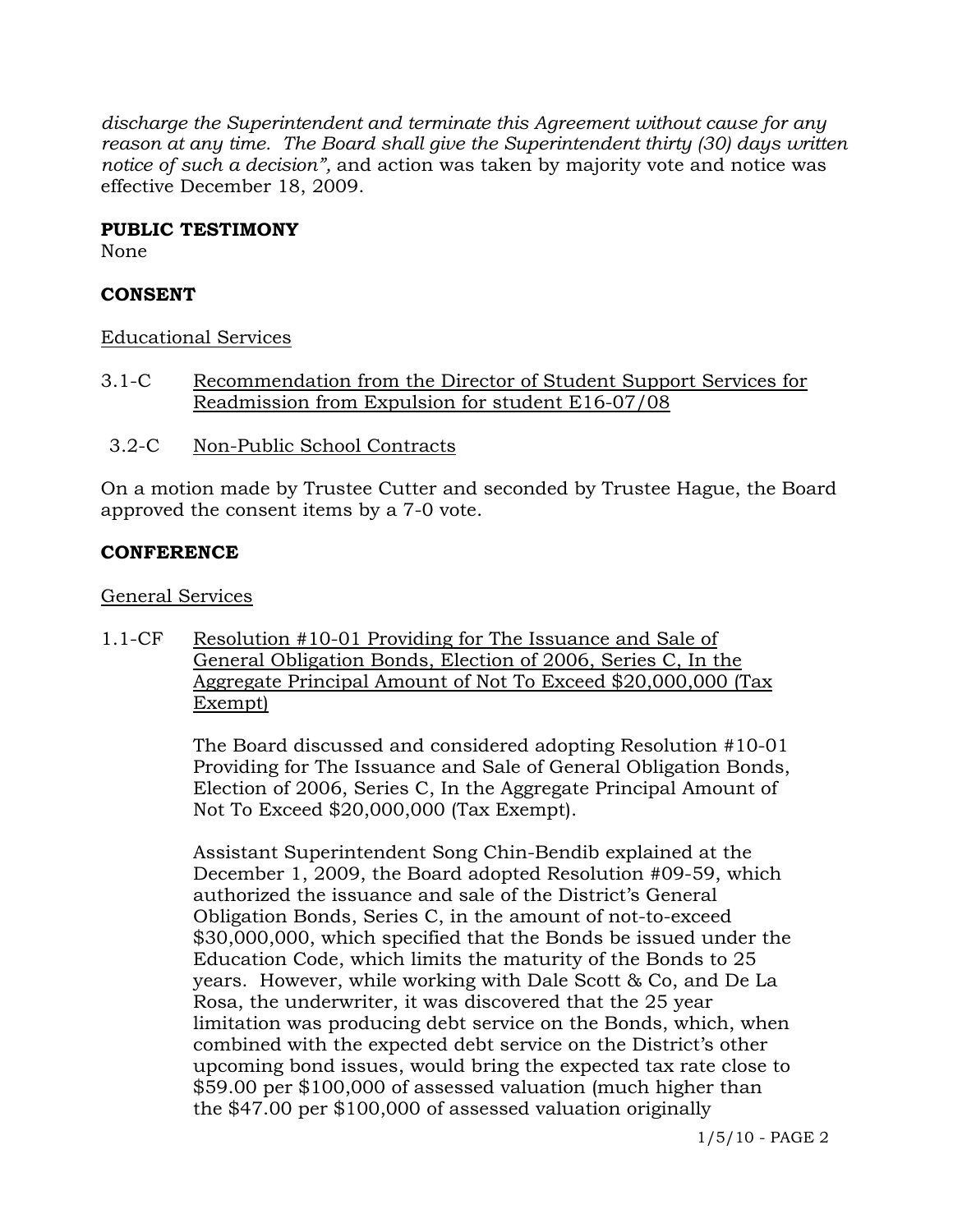estimated at the that Board meeting).

At the advice of Dale Scott & Co., if the Bonds were structured using authorization in the Government Code, which allows general obligation bonds to mature from 30 to 40 years after issuance, the expected tax rate to pay debt service on al the District general obligation bonds issued under Measure B would be closer to \$50.00 per \$100,000 of assessed valuation, based on present estimates. The fiscal impact to tax payers under the longer maturity would be to lower the annual tax rate and to increase the total debt service payments over the life of the bonds.

Tonight, based on this information, the recommendation was made to bring this back to the Board before taking any final pricing action and to give the Board the opportunity to extend the repayment term of the Bonds, thereby producing a lower annual tax rate.

Assistant Superintendent Chin-Bendib indicated that in order to avoid impacting the District's projects, we need to have the money by March 2010.

The Board briefly posed a few clarifying questions which were addressed by staff and Bill Madison, Bond Council.

On a motion made by Trustee Mack-Rose and seconded by Trustee Prola, the Board adopted Resolution #10-01 Providing for The Issuance and Sale of General Obligation Bonds, Election of 2006, Series C, In the Aggregate Principal Amount of Not To Exceed \$20,000,000 (Tax Exempt) by a 7-0vote.

### Human Resources

### 2.1-CF Superintendent Search

### **PUBLIC COMMENT**

• Trina Dumas addressed the Board regarding how disappointed she continues to be on the way things have been handled by this Board and that parent involvement seems to be overlooked not only in this process but in all areas of the District.

The Board discussed and provided staff direction to request proposals from potential superintendent search firms to include a portfolio of services and associated fees.

Assistant Superintendent of Human Resources Mike Potmesil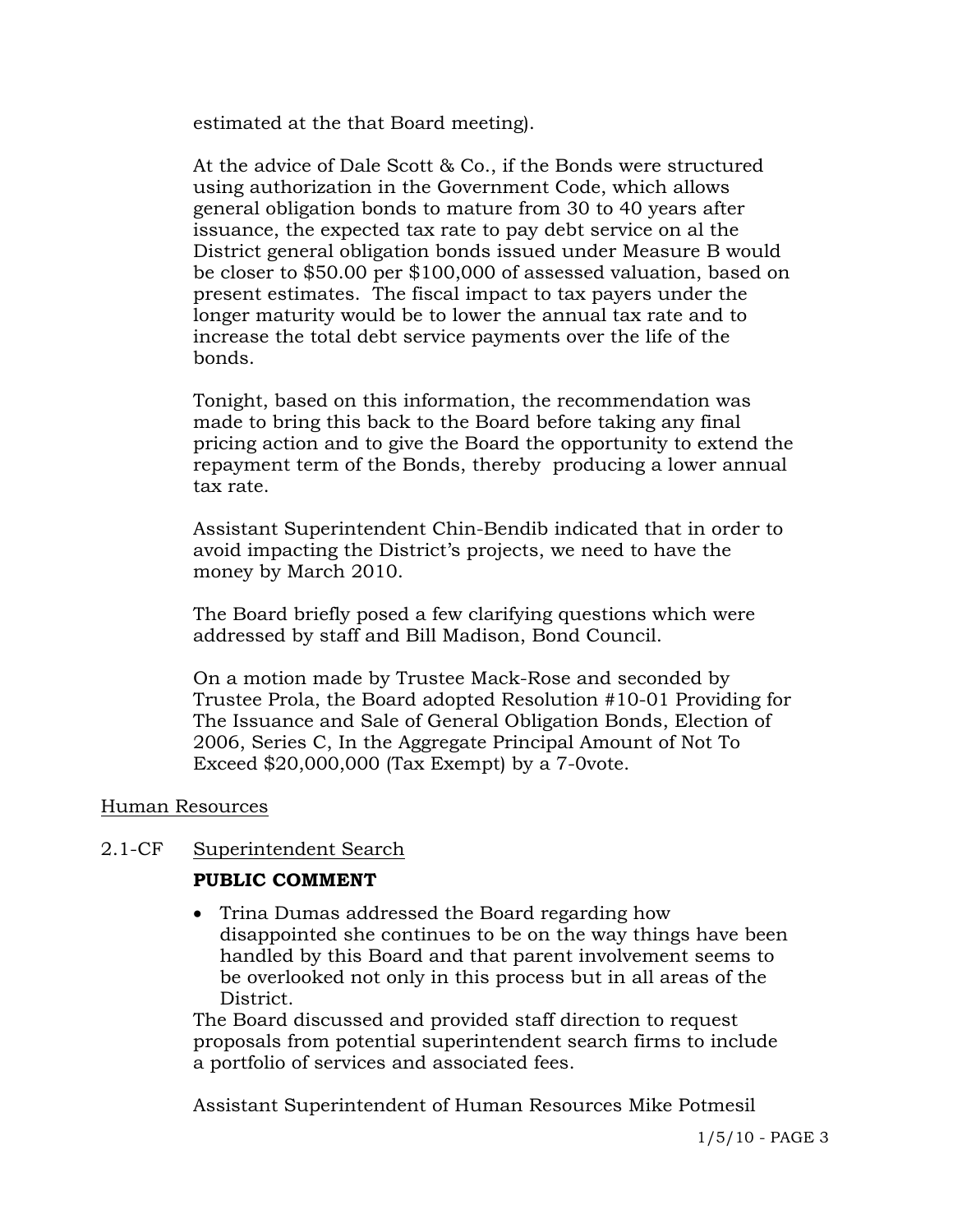provided some general background information and guidelines regarding the superintendent search process such as:

- The Superintendent Search generally takes between 10 to 24 weeks depending on the process
- Most firms conduct a character study/search that involves parents, community, teachers, classified staff, administration and Board
- Using the information obtained, the process can take different directions such as limiting the search to internal candidates only or extending the search state-wide, nationally or even internationally, depending on the proposed sequence of the search and recommendations from the firms
- The Board selects potential firms from those submitted, noting that, for a district the size of San Leandro Unified, it would be from four to six.
- Those selected firms come to a Board meeting where they give a presentation in open session
- The Board selects a search firm
- Searches can range in cost from \$20,000 to \$40,000

Trustee Cutter explained that, having been through this process before, the Board reviews the superintendent search proposals, and narrows the selection down to an agreed-upon number, at which time the Board then provides direction and expectations of the District, adding that proposals submitted do not obligate the District in any way.

Trustee Sullivan would like to have at least six firms that are located within the State of California to select from, adding that she was concerned that the Board had already received a proposal dated December 31 (before the Board had agreed to agendize the process).

Mr. Potmesil explained that in keeping with the timeline, he had already contacted three or four firms. Trustee Mack-Rose and Prola also stated that while at the CSBA conference, they had spoken to some firms to get some sense of the response time from the initial request.

Trustee Almonte would like to see guidelines, and input from parents, staff members, and stakeholders be in place prior to soliciting for proposals. Mr. Potmesil reiterated that firms offer a proposal, and then the Board shapes the process. In addition, Trustee Hague also shared that Pleasanton Unified was currently going through this process, and that once a search firm has been selected community input and other matters related to the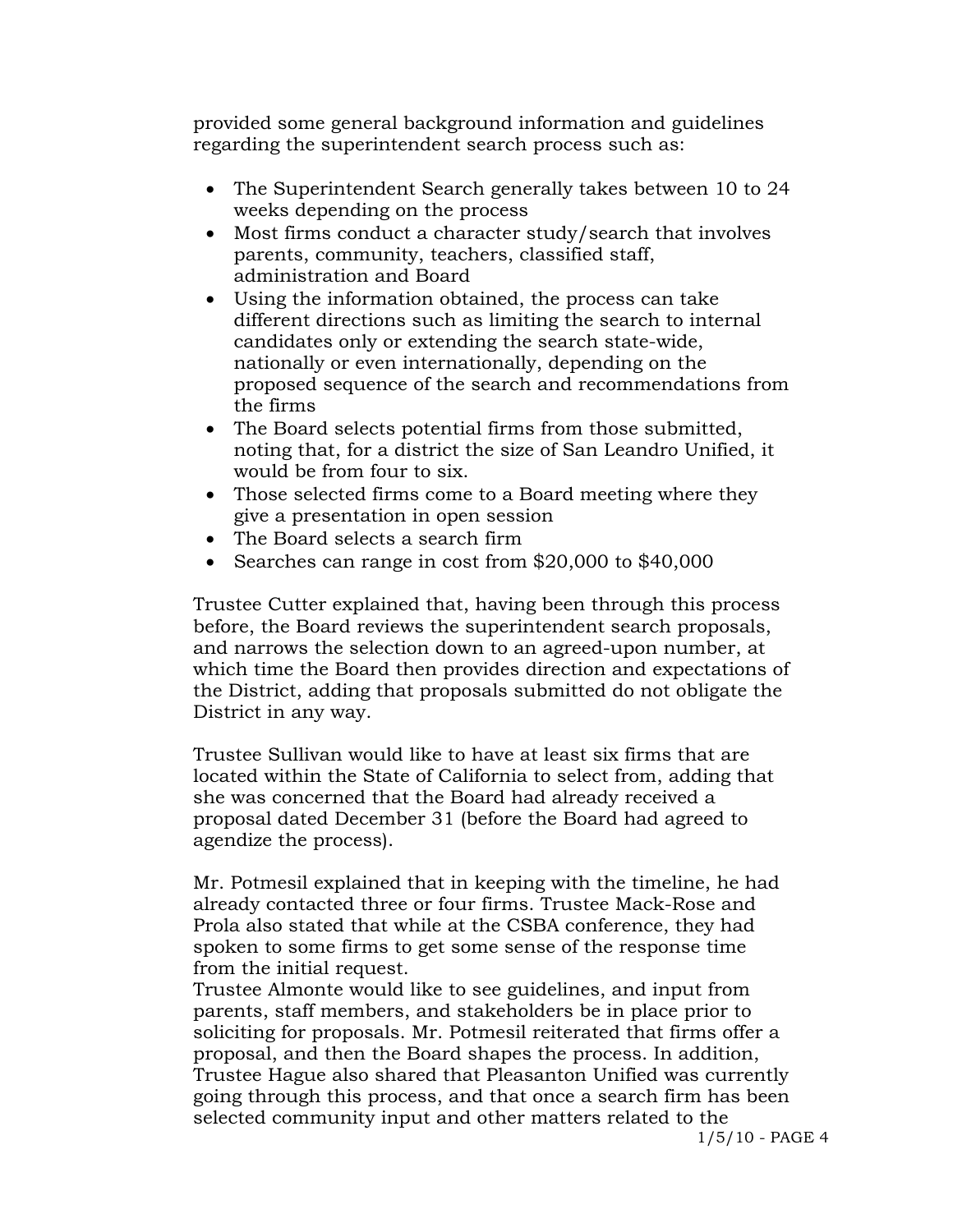search process begins.

On a motion made by Trustee Mack-Rose and seconded by Trustee Prola the Board directed staff to solicit requests for proposals from no less than six potential superintendent search firms to include a portfolio of services and associated fees to be received by January 12, 2010, extending the date by one week if an adequate pool is not received. Trustee Cutter asked to amend that motion and Trustee Mack-Rose agreed, by requesting that proposals be sent electronically by January 11, 2010, which was passed by a 6-1 vote. Trustee Sullivan voting no.

# **DISCUSSION**

Assistant Superintendent of Human Resources facilitated a Board discussion on Board Governance that included communications, working styles, Board norms, protocols and Board goals.

Trustee Mack-Rose provided background information, reporting that at a recent CSBA conference, she learned that in addition to regular Board meetings and study sessions, CSBA was encouraging district boards to schedule periodic discussion sessions. Trustee Mack-Rose explained that as opposed to a staffdirected study session, discussion sessions were Board directed, public meetings that provide the Board a setting to informally discuss and seek understanding rather than agreements or solutions to issues that impact the District, thus the Board can be better informed.

Assistant Superintendent Potmesil provided a brief introduction regarding the context of the meeting and distributed several handouts targeting the following topics of the discussion:

- 1. Debate versus Dialogue Different Discourse As opposed to debate, which is about winning, dialogue assumes that many people have pieces that go together, it's about collaboration and exploring common ground; revealing assumptions for reevaluation, reexamining all positions, admitting that other's thinking can improve on one's own, searching for strengths and value in others' positions, discovering new options, and not seeking closure or action.
- 2. Working Styles Getting to Know Us: A questionnaire was distributed with the purpose of identifying dominant working styles of the Board. Responses were ranked in order of best (#1) to least (#4). The columns were totaled with the lowest score representing their dominant working style: Analytical, Driver, Amiable, and Expressive and what each style brings to the table.
- 3. Agreements: The Board looked at the norms, the protocols, and vision, offering suggestions to ensure unity among team members, and that effective operating procedures are in place to meet the District's challenges effectively.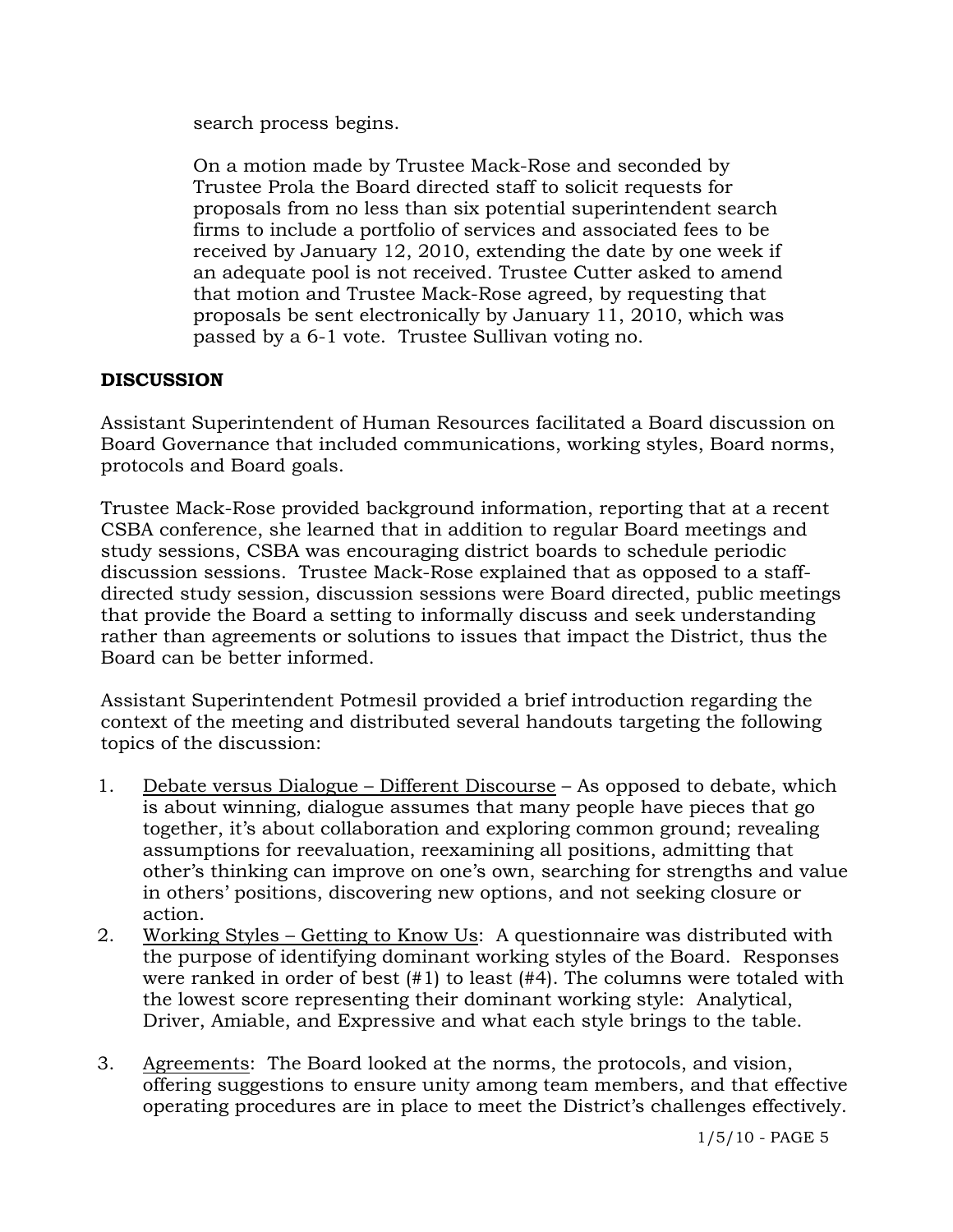- A. Norms:
	- Speak one at a time
	- Look at each other when we speak and acknowledge valid points made by the other person
	- Listen to all ideas as valid when presented
	- Assume a best intention, best effort
	- Support decisions of the majority after honoring the right of individual members to express opposing viewpoints and vote their convictions
	- Respect each persons' perspective
	- Don't get emotional, argumentative or personal
- B. Protocol with community and staff
	- **Listen and be respectful**
	- Mindful of the tone when asking a question or making a comment
	- More time to review an issue i.e. Board packet
	- Put yourself in the other person's place
- C. Vision (creating hindsight in advance)
	- How you do create an organization that is built to last?
		- 1. Identify your core values (what are you good at?)
		- 2. Maintain the course and stimulate progress

Assistant Superintendent Potmesil asked if the Board was interested in creating a vision for the District. The Board felt that visions are often conveyed during various processes i.e. Superintendent searches and conversations, and would rather not pursue that at this time.

The Board took a break at 9:00 p.m. and returned to open session 9:05 p.m. and agreed to continue for 45-minutes longer.

4. Board Governance:

A. Committee structure, liaisons, specific individual responsibilities

- Board should rank committee selection
- Consider reducing the number of committees i.e. merging

### 5. Eyes on the Prize or How do we Maintain our Focus on Our Goals?

- Posting goals (copies, posters, and/or top of the agenda)
- Student photos electronically projected on a screen before the meeting begins
- 10-minute school site presentations on a rotation basis
- Speaker forms to include protocols, rules, expectations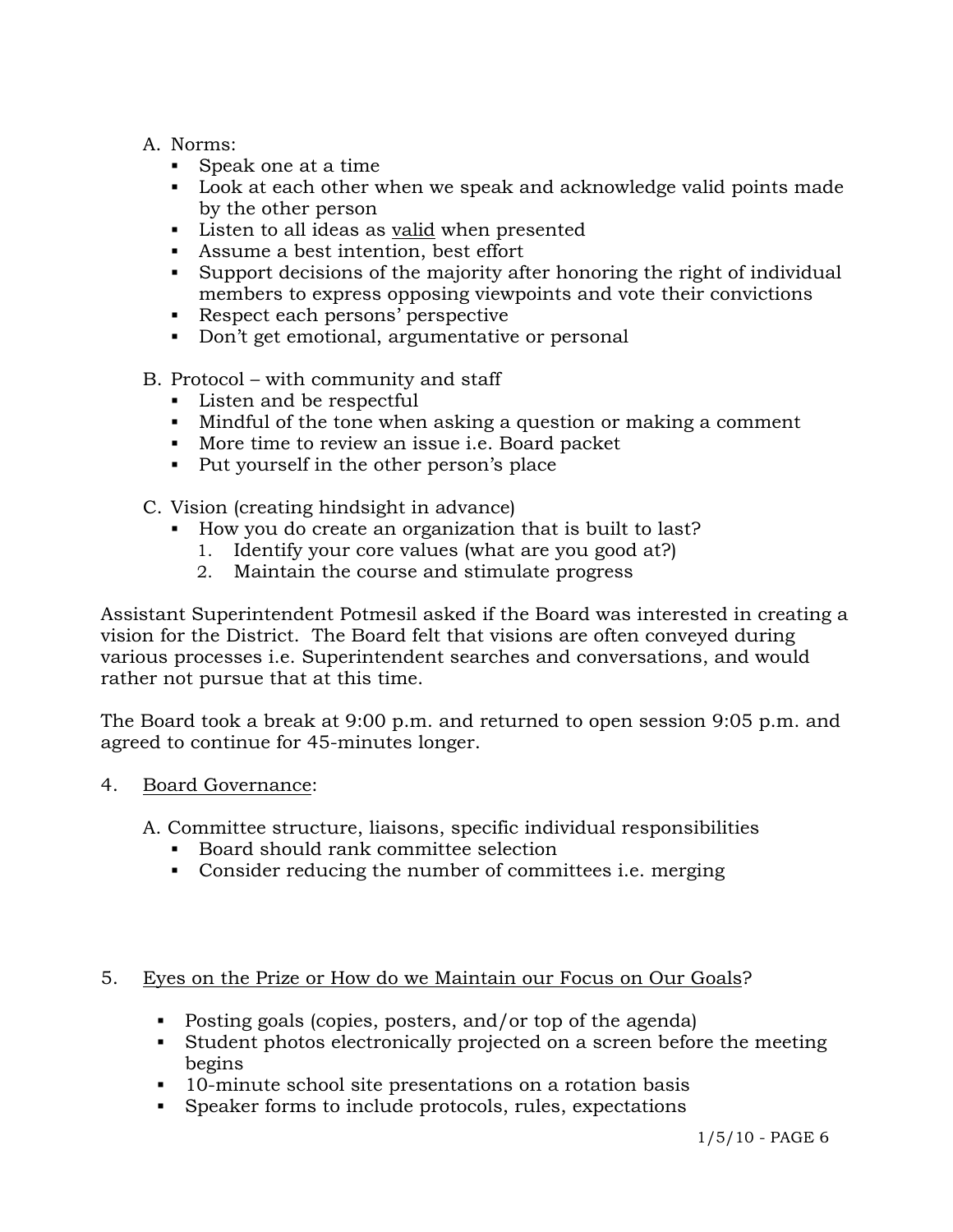- Board calendar year long planning (a sample of School District Governance Calendar was distributed)
- End of each meeting quick 3 minute evaluation of our progress
- Other committees play an important part in helping the trustees understand what is being presented at the meeting

## 6. Affirmations – Carousel Activity

 Assistant Superintendent Potmesil provided a brief explanation of this activity; however due to the time, the Board agreed that an activity such as this deserved more attention and asked that it be included in the next agenda

## 7. Future

- A. Topics for next Discussion Meeting
	- Board will email future topics to the Board president and Assistant Superintendent Mike Potmesil.
- B. Board Training Opportunities
	- A list of training opportunities offered by CSBA for 2010 was distributed
- C. Personal Commitment
	- To be an effective Board member you have to make a personal commitment and develop a leadership plan. A personal commitment form was distributed with a list of topics. The Board was asked to look at those topics and ask, "In which area is your team working well and how can you build on those", and "Which areas could your team improve and how will you work with your team to improve?

## 8. Evaluation  $[+/^{\wedge}]$

At the conclusion of the discussion, the Board took a moment to express their thoughts regarding the meeting format.

Positive comments included:

- It provides an opportunity to hear how Board members view their role
- In order to work well, it helps to know each other better, and this format effectively shapes and provides a better base for the discussions
- Provided a honest and cooperative participation in the conversation, which is not always easy to do
- It was nice to hear each members' working styles
- Important to take this positive information and carry it forward to the Board meetings, and not leave it in this setting, and never revisit it
- Good facilitation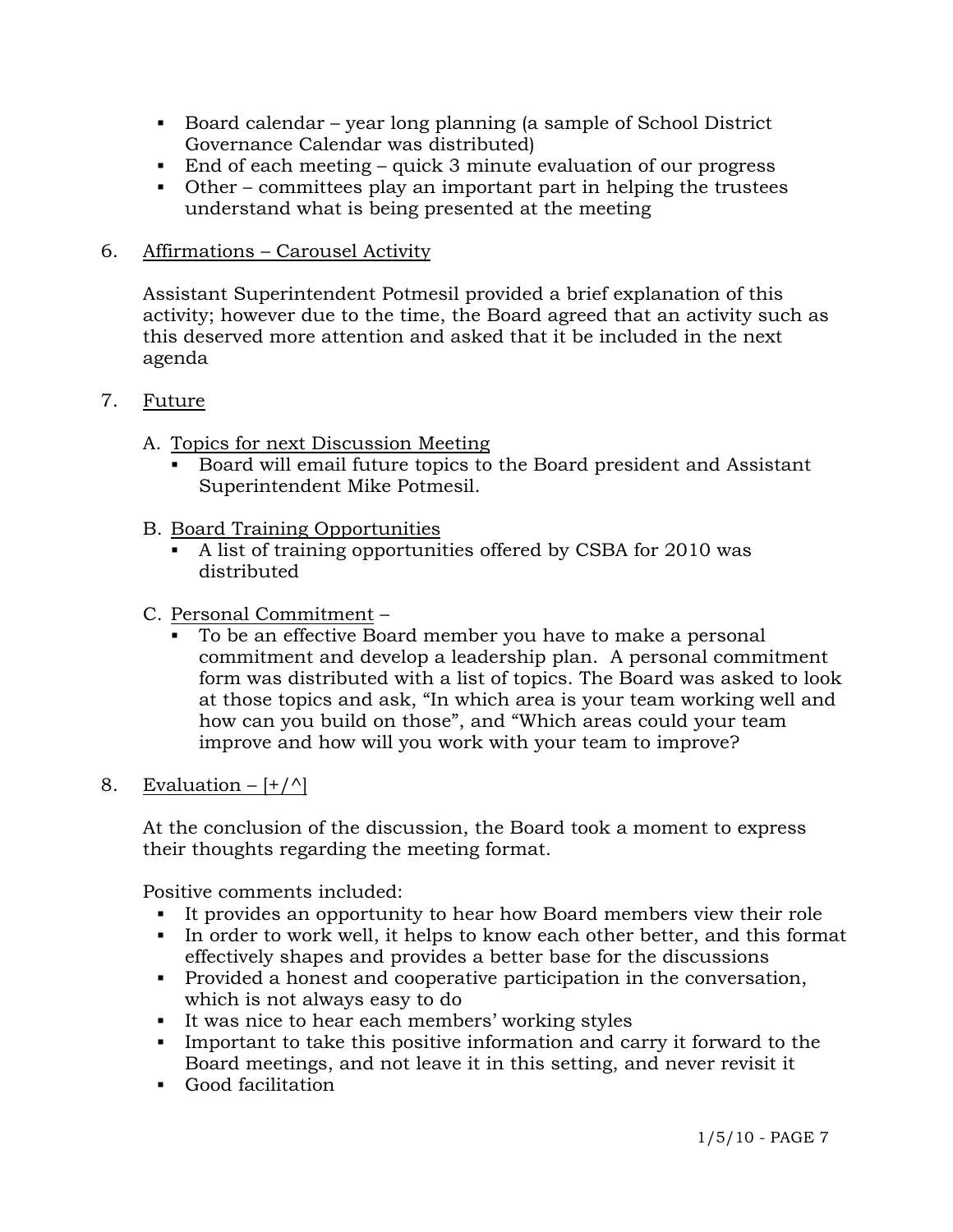Suggested areas of change included:

- Each meeting, assign tasks to each Board member
- Consider the number of handouts and the length of the agenda, keeping in mind that "Less is more"

 Overall, the Board felt this was a very successful first step and would like to continue scheduling these meetings at the District Office, agreeing that now that the stage had been set, they could begin focusing on the issues.

Assistant Superintendent Potmesil appreciated the honesty, the respect shown, and the participation, noting that he would be happy to continue in his role as facilitator, if the Board so chooses.

## **BOARD MEMBER COMMENTS**

- Trustee Sullivan commented that, in light of Board action taken earlier this evening, she reiterated her request to recognize a member of the Jefferson Elementary School PTA with a Certificate of Commendation as quickly as possible, adding that the person would appreciate the recognition given by the current Superintendent, and Board.
- Trustee Cutter asked for and received consensus to bring restructuring of the current Board committees to the Board for consideration on the next agenda.
- Trustee Prola asked that staff put together a calendar for the Board with a list of mandated and legally required deadlines (such as the sample that was distributed) so that special Board discussions and study session meetings could be scheduled.